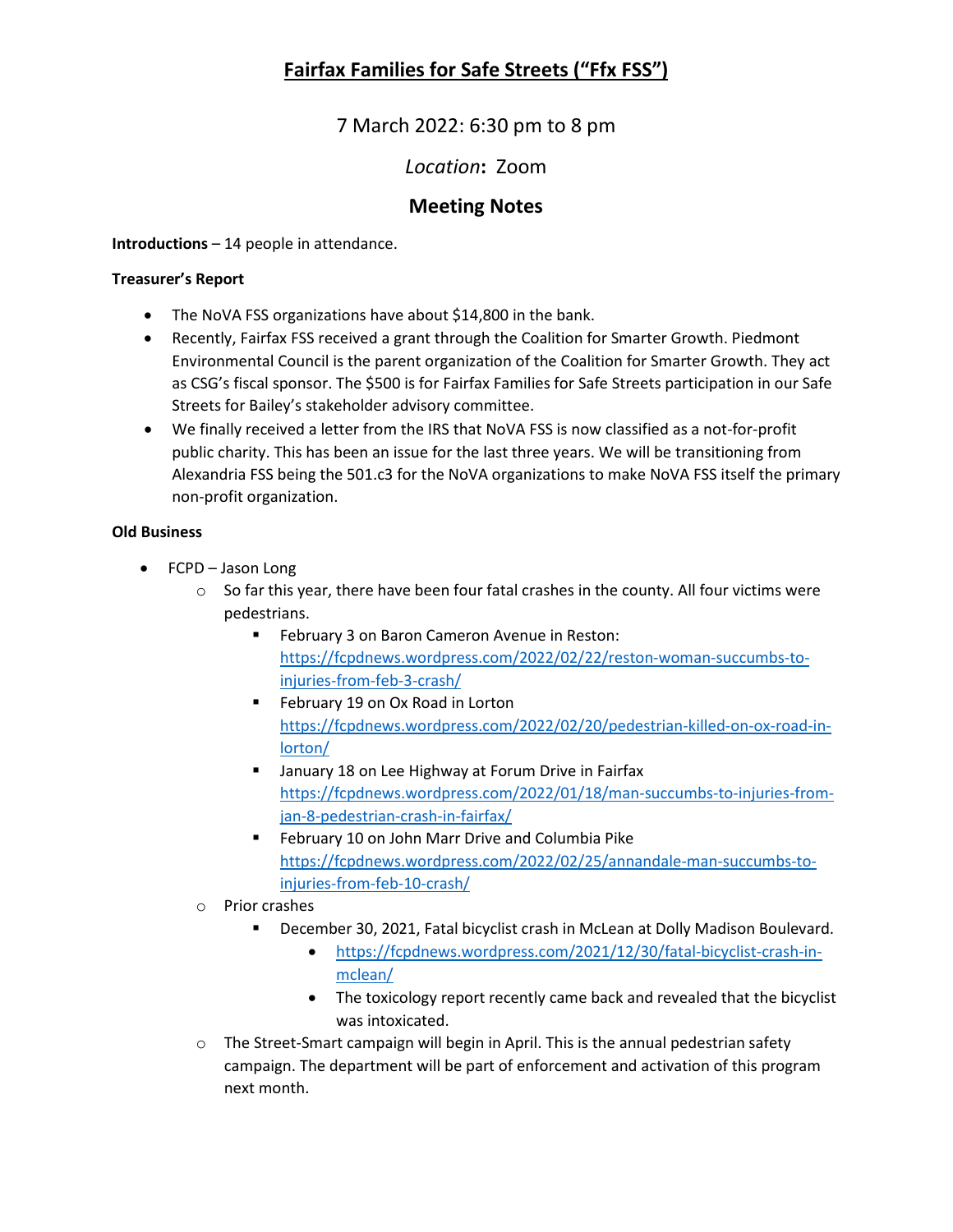- $\circ$  This will be Jason's last meeting with us. The crash reconstruction unit is moving out of the traffic safety unit to the cyber forensics division. He is concerned that this change will not support prevention of crashes.
- Update on Leesburg Pike / VDOT campaign Phillip
	- o Last month, we wrote a letter to VDOT to request action on Leesburg Pike.
	- $\circ$  VDOT was relatively slow in getting back to us. They finally responded a week ago with an update. They are studying the situation but are not yet ready to share ideas publicly. Gave timeline that they would be ready around June.
	- $\circ$  Christine drafted a detailed response to encourage them to do interim measures immediately because it's likely that their proposed changes will take a year or two to implement. Letter is going through revisions from the board and will be sent back to VDOT imminently. We can publish the letter publicly as well.
- Update on other high risk road corridors
	- o Safe Streets Bailey's Campaign
		- This is a partnership between the Coalition for Smarter Growth and Casa. Casa will be going door to door with a survey to gather concerns and ideas for how to make families safer with walking and biking. Help identifying specific locations of concern. This will be done in the next few weeks.
- BoS Transportation Safe Streets Budget (FCDOT input)
	- o The county will have \$100M to invest in pedestrian infrastructure.
	- $\circ$  Now is a great time to recommend projects that can be used to spend the money.
- Update on Ffx FSS's marketing / public outreach plans
	- $\circ$  We could use volunteers to write and create articles for the website. These can be personal experiences of crashes or near misses.
	- $\circ$  In Alexandria, representatives from FSS went to schools to talk to  $6<sup>th</sup>$  graders and distribute literature for students and parents.
		- Sally (SRTS Fairfax) It is very hard to get into schools and find space in the curriculum. Another strategy would be to meet people as they arrive at school or with crossing guards. Meet kids where they are walking rather than in the classroom.
	- o Bike to Work Day May 20
		- <https://www.biketoworkmetrodc.org/>
		- We can reach out to individual pit stop coordinators and bring literature/giveaways.
- Update on FFX FSS's Near Miss Survey data
	- o There has been lots of meaningful feedback provided in the open-ended sections of the survey. Most reports are due to driver behavior.
	- $\circ$  The number of NM reports we are receiving has fallen. We need to more aggressively promote the survey to get more data. Having more data will allow us to do more meaningful analytical analysis of danger locations.
	- $\circ$  Patricia Leslie Supervisor Palchik's newsletter will be coming out Thursday. If you would like to feature any content, sent to [patricia.leslie@fairfaxcounty.gov.](mailto:patricia.leslie@fairfaxcounty.gov) Illustrations, graphics, website addresses, and more are welcome.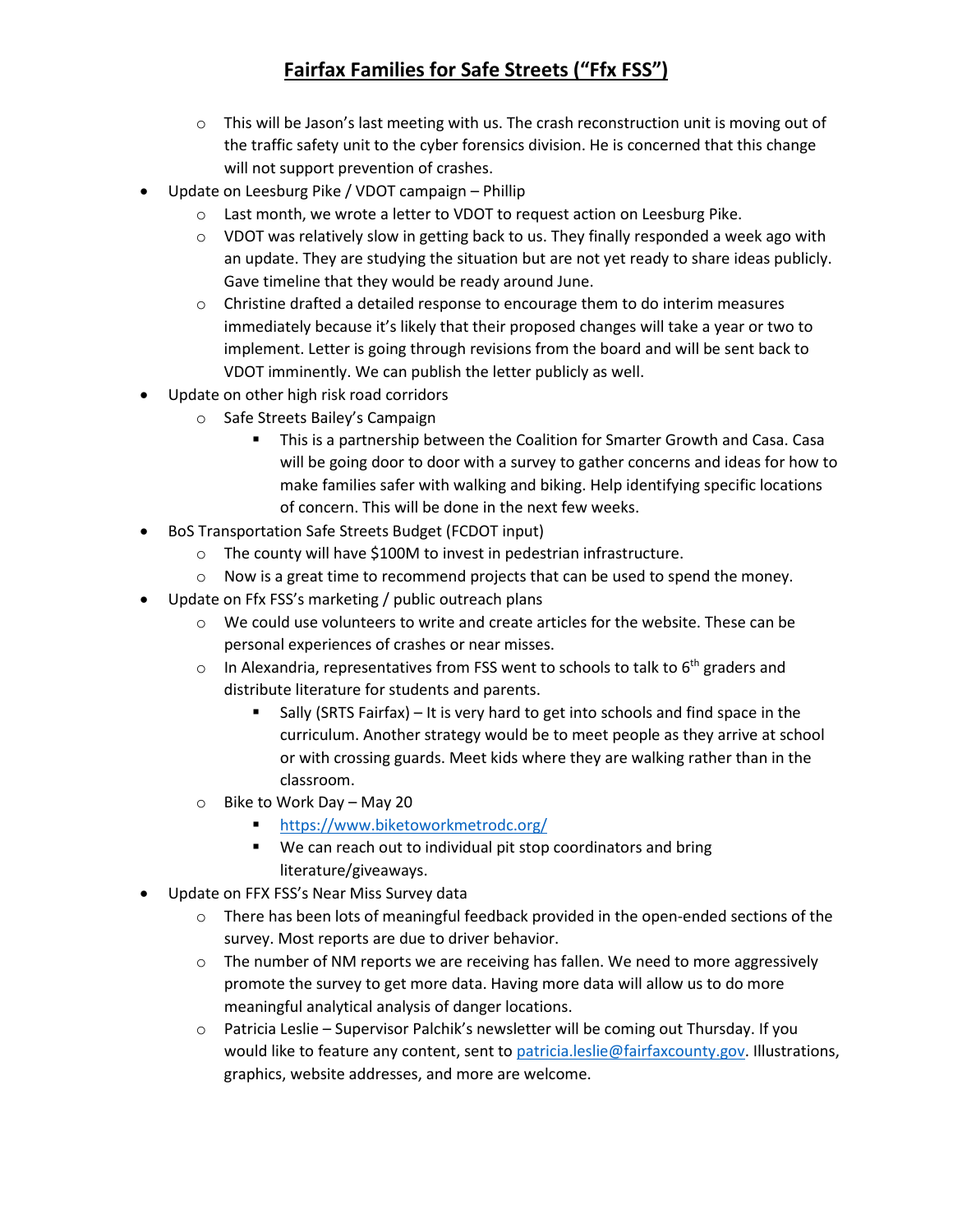- o Shyamali Roy Hauth Supervisor Alcorn's newsletter goes out every Wednesday. If you have info, please end to **HunterMillBOS@fairfaxcounty.gov.**
- o We should set a specific goal for how many survey responses we want to see so that we can strive for a target.
- o Sample of the locations of recent reports:





• Update on TPB Grant